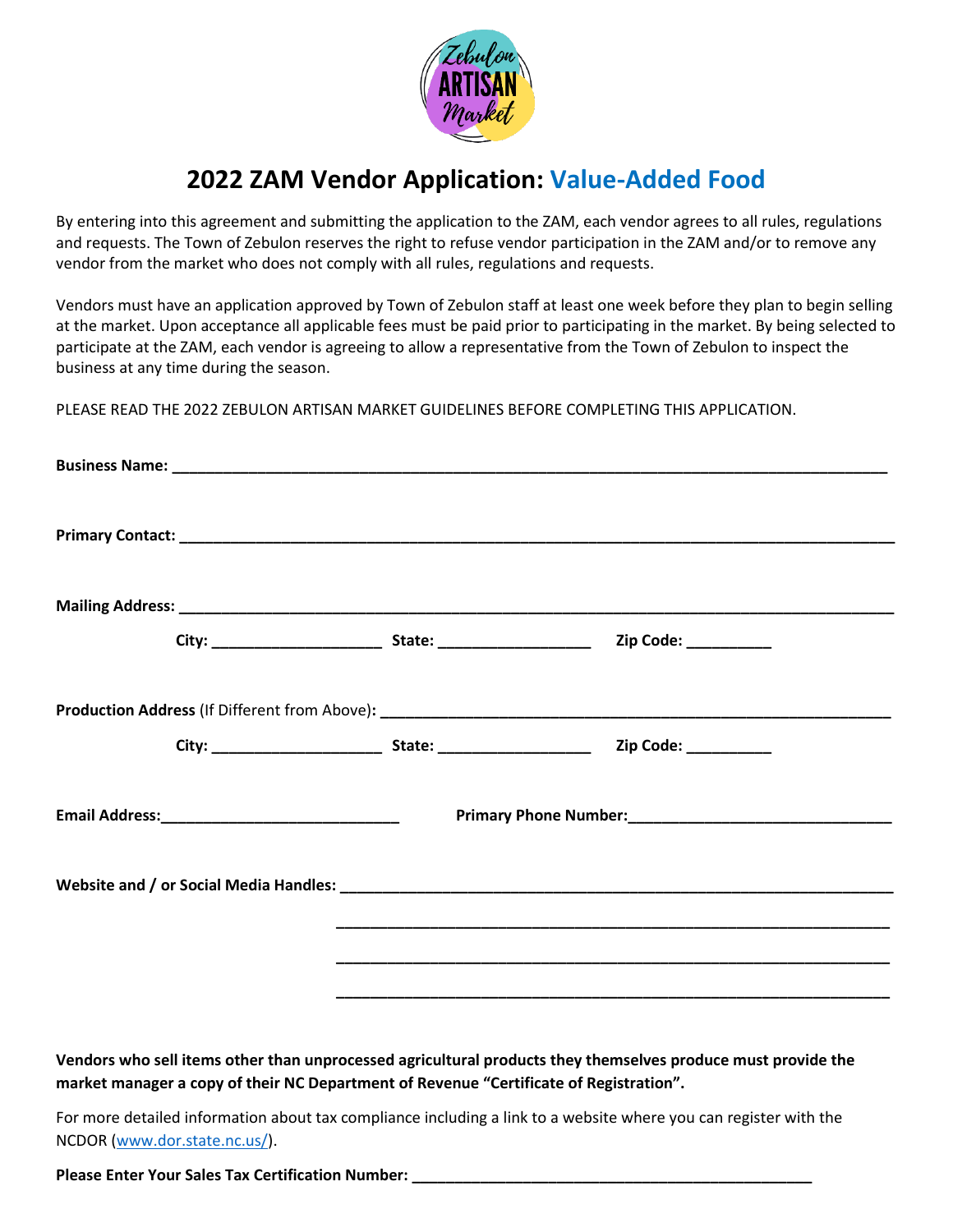**Product Categories** (Please Check All That Apply)**:** 

| <b>Baked Goods</b>             | <b>Sauces</b>         |
|--------------------------------|-----------------------|
| Jams                           | Pasta                 |
| <b>Jellies</b>                 | <b>Salsa</b>          |
| <b>Pickled or Canned Items</b> | <b>Roasted Coffee</b> |
| <b>Cheese</b>                  | Seafood               |
| <b>Prepared Meals</b>          | <b>Candies</b>        |
| <b>Kettle Corn</b>             | Other:                |
| <b>Seasonings</b>              |                       |

**\_\_\_\_\_\_\_\_\_\_\_\_\_\_\_\_\_\_\_\_\_\_\_\_\_\_\_\_\_\_\_\_\_\_\_\_\_\_\_\_\_\_\_\_\_\_\_\_\_\_\_\_\_\_\_\_\_\_\_\_\_\_\_\_\_\_\_\_\_\_\_\_\_\_\_\_\_\_\_\_\_\_\_\_\_\_\_\_\_\_\_\_\_\_\_\_\_\_ \_\_\_\_\_\_\_\_\_\_\_\_\_\_\_\_\_\_\_\_\_\_\_\_\_\_\_\_\_\_\_\_\_\_\_\_\_\_\_\_\_\_\_\_\_\_\_\_\_\_\_\_\_\_\_\_\_\_\_\_\_\_\_\_\_\_\_\_\_\_\_\_\_\_\_\_\_\_\_\_\_\_\_\_\_\_\_\_\_\_\_\_\_\_\_\_\_\_ \_\_\_\_\_\_\_\_\_\_\_\_\_\_\_\_\_\_\_\_\_\_\_\_\_\_\_\_\_\_\_\_\_\_\_\_\_\_\_\_\_\_\_\_\_\_\_\_\_\_\_\_\_\_\_\_\_\_\_\_\_\_\_\_\_\_\_\_\_\_\_\_\_\_\_\_\_\_\_\_\_\_\_\_\_\_\_\_\_\_\_\_\_\_\_\_\_\_ \_\_\_\_\_\_\_\_\_\_\_\_\_\_\_\_\_\_\_\_\_\_\_\_\_\_\_\_\_\_\_\_\_\_\_\_\_\_\_\_\_\_\_\_\_\_\_\_\_\_\_\_\_\_\_\_\_\_\_\_\_\_\_\_\_\_\_\_\_\_\_\_\_\_\_\_\_\_\_\_\_\_\_\_\_\_\_\_\_\_\_\_\_\_\_\_\_\_ \_\_\_\_\_\_\_\_\_\_\_\_\_\_\_\_\_\_\_\_\_\_\_\_\_\_\_\_\_\_\_\_\_\_\_\_\_\_\_\_\_\_\_\_\_\_\_\_\_\_\_\_\_\_\_\_\_\_\_\_\_\_\_\_\_\_\_\_\_\_\_\_\_\_\_\_\_\_\_\_\_\_\_\_\_\_\_\_\_\_\_\_\_\_\_\_\_\_ \_\_\_\_\_\_\_\_\_\_\_\_\_\_\_\_\_\_\_\_\_\_\_\_\_\_\_\_\_\_\_\_\_\_\_\_\_\_\_\_\_\_\_\_\_\_\_\_\_\_\_\_\_\_\_\_\_\_\_\_\_\_\_\_\_\_\_\_\_\_\_\_\_\_\_\_\_\_\_\_\_\_\_\_\_\_\_\_\_\_\_\_\_\_\_\_\_\_ \_\_\_\_\_\_\_\_\_\_\_\_\_\_\_\_\_\_\_\_\_\_\_\_\_\_\_\_\_\_\_\_\_\_\_\_\_\_\_\_\_\_\_\_\_\_\_\_\_\_\_\_\_\_\_\_\_\_\_\_\_\_\_\_\_\_\_\_\_\_\_\_\_\_\_\_\_\_\_\_\_\_\_\_\_\_\_\_\_\_\_\_\_\_\_\_\_\_**

**Anticipated Products** (Please list products you will have available at the ZAM)

**Payment Information** (Please Check One of The Following)**:**

- ⃝ Single Market Day Vendor: 1 Saturday, April 23 through June 25 \$10.00
- ⃝ Half Season Vendor: 5 Saturdays, April 23 through June 25 \$40.00
- ⃝ Full Season Vendor: Every Saturday, April 23 through June 25 \$80.00

\*Additional events may be added throughout the 2022 season. Those that register as Full Season Vendors may participate in these events at no additional cost.

**Additional Fees and Payments** (Both additional booth spaces are on a first come first serve basis. Should they be available on the days you have requested **the Market Manager will confirm the dates and send an invoice for the additional fees.** All fees must be paid before vending at the ZAM.)

◯ Additional Booth Space Per Day - \$5.00 Number of Days Needed:

 $\bigcirc$  June 4  $\bigcirc$  June 11  $\bigcirc$  June 18  $\bigcap$  June 25

**Regular Season Attendance** (Please Check Adjacent to The Saturdays That You Expect to Be in Attendance)**:**

 $\bigcirc$  April 23  $\bigcirc$  April 30  $\bigcirc$  May 7

- $\bigcirc$  May 14
- $\bigcirc$  May 21
- $\bigcirc$  May 28

**DOCUMENTATION:** It is the vendors responsibility to comply with all applicable laws with respect to the production of their goods. The Zebulon Artisan Market requires documentation supporting all goods that are subject to regulation. Copies of all certifications must be emailed to **market@townofzebulon.org** or included with this application. Any additional items added to your product line during the year must have supporting documentation on file with the Market Manager.